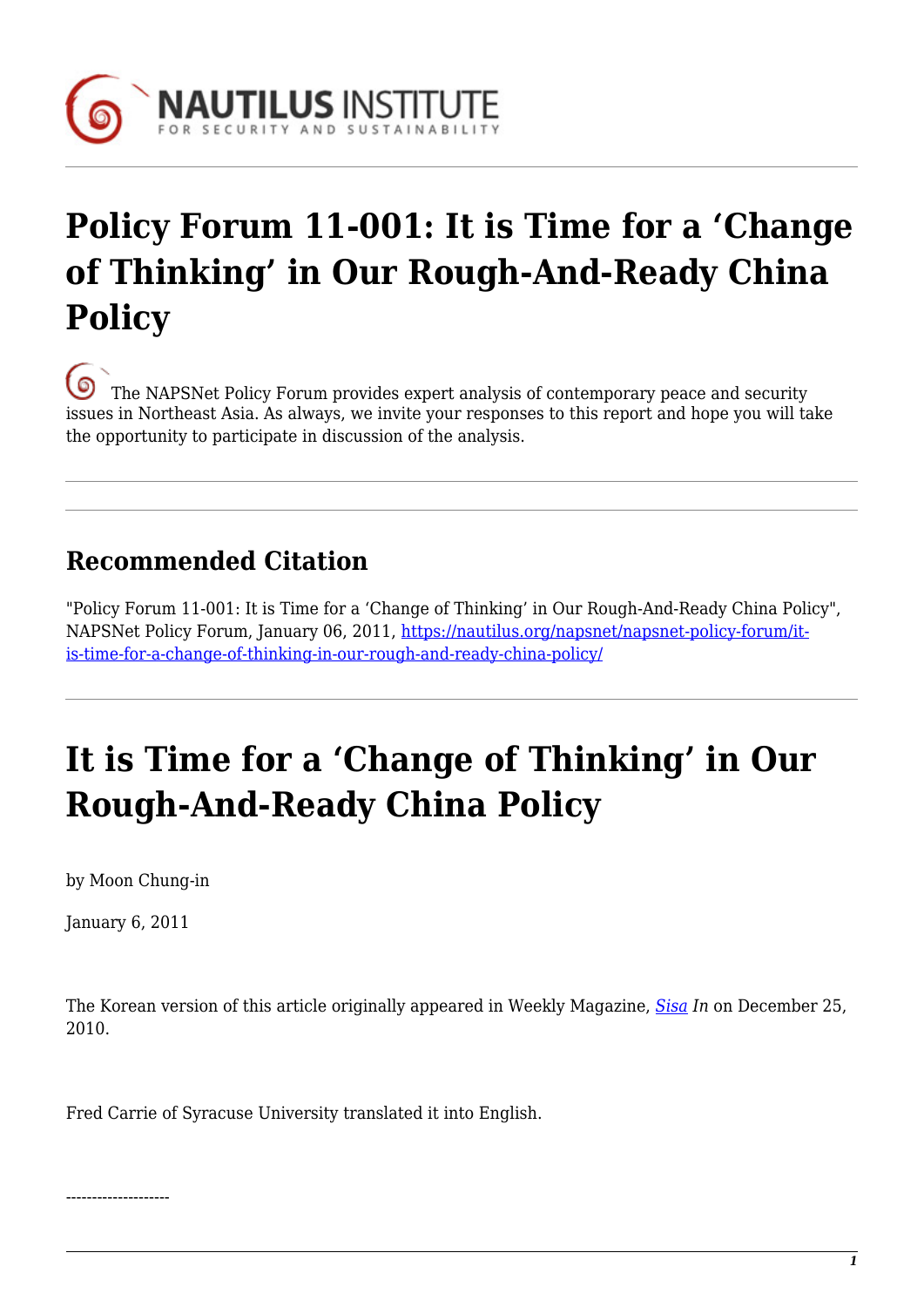### **CONTENTS**

[I. Introduction](#page-1-0)

[II. Article by Moon Chung-in](#page-1-1)

[III. Nautilus invites your responses](#page-3-0)

#### <span id="page-1-0"></span>I. Introduction

Moon Chung-in, Professor of Political Science at Yonsei University, writes, "We have to have good relations with China. To do that we need to develop a more balanced practical diplomacy. A triangular alliance that is 'Anti-China' made up of South Korea, Japan and the U.S. cannot be an alternative. Relations between the U.S. and China as well as relations between Japan and China must be good to ensure the peace, stability and prosperity of the Korean peninsula. In particular, it also is necessary to put emphasis on the improvement of North-South relations."

The views expressed in this article are those of the author and do not necessarily reflect the official policy or position of the Nautilus Institute. Readers should note that Nautilus seeks a diversity of views and opinions on contentious topics in order to identify common ground.

#### <span id="page-1-1"></span>II. Article by Moon Chung-in

-"It is Time for a 'Change of Thinking' in Our Rough-And-Ready China Policy"

#### By Moon Chung-in

There is flashing red light in our China diplomacy. Turning a blind eye toward us, China adopted a neutral stance in the Ch'ŏnan incident, and in the case of the Yŏnp'yŏng Island incident, China even gave the impression it was taking North Korea's side by its use of terms such as 'cross-fire' to refer to the shelling. Similarly, regarding North Korea's uranium enrichment program, China has taken an essentially passive stance by not only stressing the importance of 'verifying the facts' in reference to the reported enrichment facility, but also recognizing North Korea's right to peaceful use of atomic energy. As a further example, the visit to Seoul by State Councilor Dai Bingguo on which great hopes had been pinned came to an end without producing any fruit. Or rather, South Korea-China relations actually became more strained after his visit to Seoul. The reason for this outcome was that State Councilor Dai once again called for a reconvening of the Six Party Talks, and strongly urged both the North and the South to exercise restraint, without making any mention whatsoever of the Yŏnp'yŏng Island shelling incident.

How have South Korea-China relation deteriorated to this state after having been upgraded through a great effort to the level of a 'strategic partnership' as they were characterized in the declaration issued following the South Korea-China summit meeting in May 2008? Before we place the blame on China's diplomatic behavior, we need to engage in a meticulous self examination of our China diplomacy.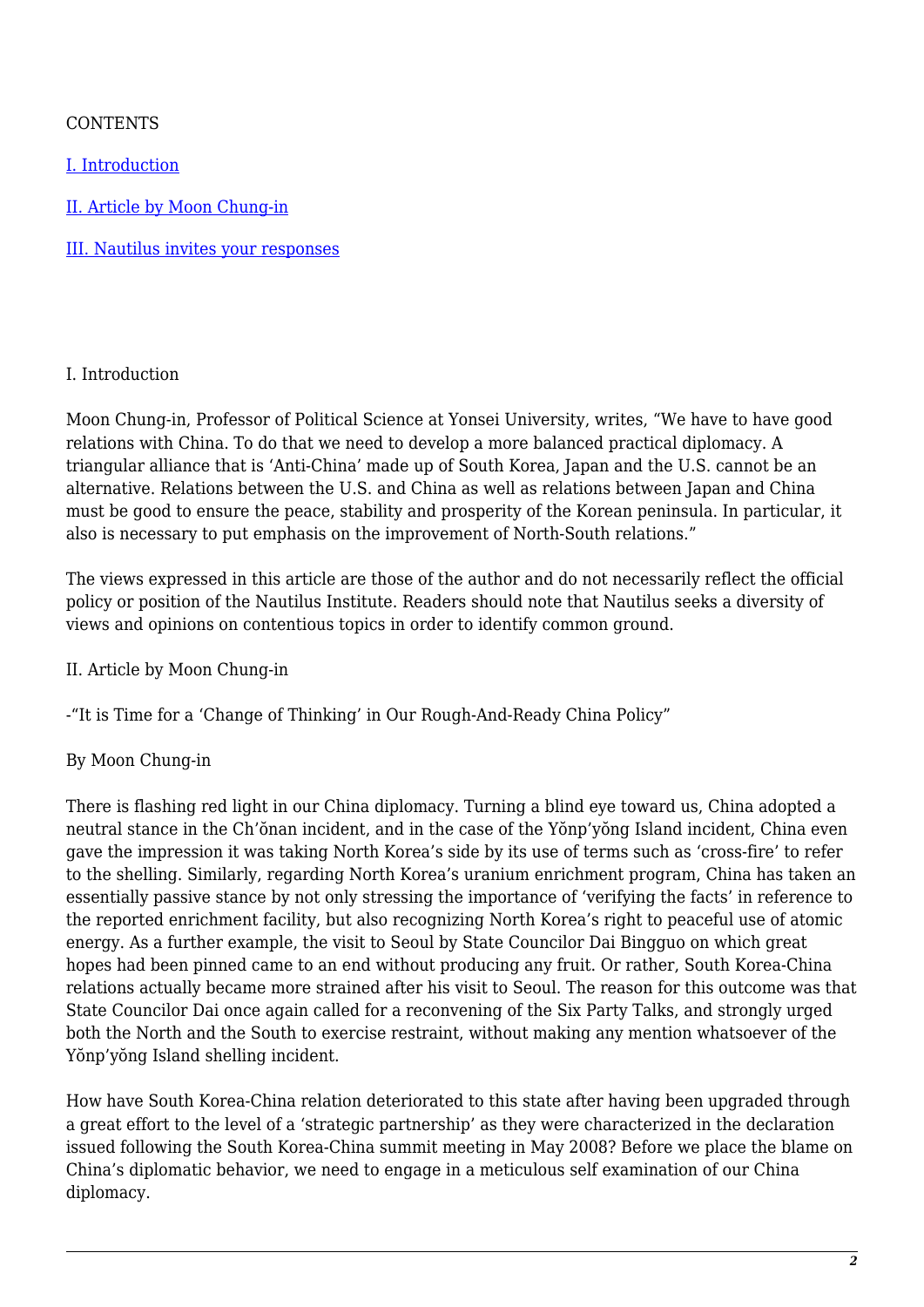Above all else, aren't perhaps these shortcomings of our China diplomacy the result of the bad move we've made in the game of diplomacy of underestimating China? Lacking a cool-headed understanding and analysis of "rising China" we now are seeing that problems are arising as we approach China simply from the perspective of the situation in the 1990s when diplomatic relations between South Korea and China were inaugurated. Whether it is nuclear issue or something else, we believe China can be convinced to follow our lead provided we are sufficiently persuasive. Yet, is there any reason to expect China to have warm and fuzzy feelings toward the South Korean government when it is taking a position that implies there is no need for the Six Party Talks, in direct opposition to China's assessment of the talks as the core diplomatic legacy of Chinese President Hu Jintao, or by putting forth proposals such as 'Denuclearization Opening 3,000' and 'Grand Bargain' in an effort to claim for itself the leading role in resolving the North Korean nuclear issue? Furthermore, in light of the longstanding, close ties between China and North Korea, there certainly is no reason for China to look favorably on South Korea when it is proposing a three-party strategic dialogue (South Korea-U.S.-China) on ways to deal with a contingence in North Korea.

As the background for disconnects of this kind, it is quite clear that the problem is the excessive expectations the South Korean government has of the United States. Due to a belief that the U.S. is the only country uniquely able to control or influence China, it is thought that South Korea will be able to resolve its problems with China naturally simply by strengthening its alliance with the United States. In the end, it is a valid assessment to say that the cause of the failure of South Korea's China diplomacy is the Lee Myung-bak administration's deeply rooted perception of the U.S. as a 'panacea' for South Korean diplomacy.

#### **South Korea must actively promote the resumption of the Six Party Talks**

Although jumping on the bandwagon with the U.S. is a position that is beyond reproach when viewed purely from the perspective of the traditional alliance relationship, it is apparent that there is a problem with this way of thinking. In the course of promoting a strategic alliance with the U.S., the Lee Myung-bak administration has placed great emphasis on the shared values of a market economy and liberal democracy. This emphasis seems entirely natural from our point of view. From the perspective of China, however, these moves by South Korea are interpreted to mean that South Korea is playing an active role in the efforts of the U.S. to enlarge its sphere of influence as a way of containing or encircling China. It is difficult for China to countenance behavior that looks as though it is intended to bring pressure to bear on China by building an alliance based on new values that have no regard for the combination of democracy and socialism that is a distinctive feature of contemporary China.

Another problem is the self-centered approach taken in South Korea's China diplomacy. These days, isn't China a great power? It is necessary to take China's perspective into consideration and to understand the country in an emphatic manner appropriate to its status as a great power. As an alliance partner of North Korea, for China it is very difficult to take South Korea's side on the Ch'ŏnan incident while North Korea is strongly disavowing any role in the vessel's sinking. Just as it was natural for the U.S. to take South Korea's side, China tilted toward North Korea's side. In the case of the Yŏnp'yŏng Island incident as well, you have to understand the context of China's reaction.

Given the circumstances at the time of the shelling incident, it certainly would not be warranted to give China low marks as a country in terms of rejecting international norms. After all, it was China that took the position of calling on both North Korea and South Korea to exercise mutual restraint while also urging them to seek a resolution of their issues through dialogue. As for putting national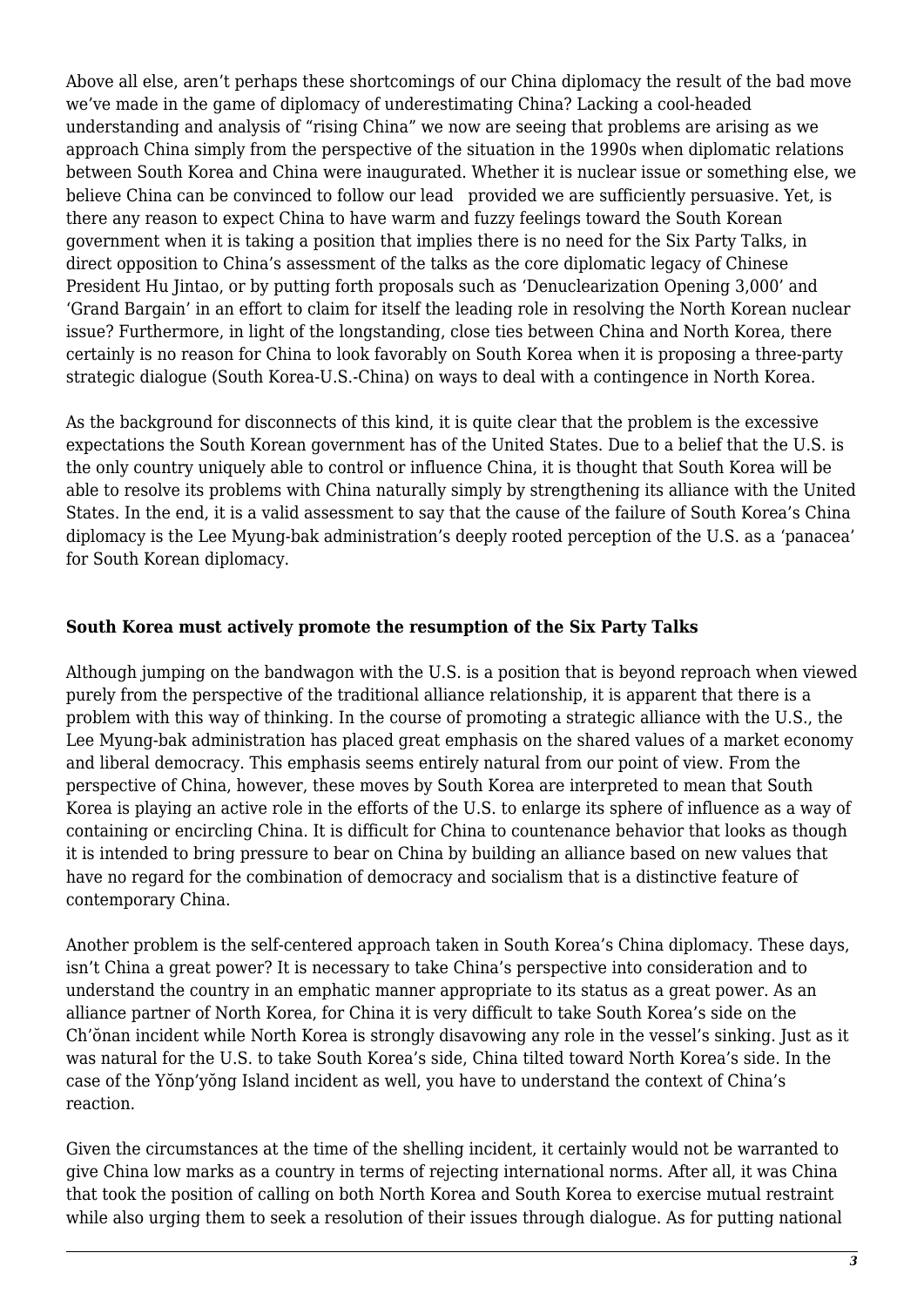interest being ahead of international norms, in reality, moralistically competing with China in terms of accountability, reputation, credibility, etc. rather than being helpful would have a negative effect on South Korea-China relations.

Why do these kinds of problems arise? Above all, the core of the problem is the lack of professional expertise on China. Take the lineup of the Lee Myung-bak administration in the diplomatic and national security areas. For the most part, U.S. and Japan experts have a monopoly on positions in these areas predominate in these area as well as in the top posts in the executive branch and the National Intelligence Service. For them, it is easy to view issues from the American and Japanese perspectives not the perspective of China. The more serious problem is that the point of view taken by the core officials in the current administration is that there is no need for China experts. It seems they think it is better not to have China experts because of their clientelistic attitude advocating the Chinese perspective rather than the South Korean one.

Just as fatal as this lack of expertise are the flaws in the construction of the network of human resources. What's known as 'connection (guanxi)' is a critical asset for improving relations with China. However, the current administration has completely eliminated all the key personnel dealing with China that were part of a network of experts that past governments had gradually assembled over a period of years. China relations are being spearheaded these days by conservative officials that are focused on protecting the points of view of the current administration. The way things are going, never mind building 'connections' and promoting constructive dialogue, you just have to hope that there are no heated debates with Chinese counterparts, and meetings are being held to hear mutual differences rather than to enhance mutual understandings and improving relations.

The president's misperceptions and lack of knowledge also are a serious matter. While I was residing in China over a six month period last year, I personally witnessed a sharp cooling of South Korea-China relations. However, up until the moment the Ch'ŏnan incident arose, the majority of government officials took the position that there was nothing unusual about the state of South Korea-China relations. President Lee Myung-bak also took the position in a statement that there were a few problems in the private sector but there were no problems on the government-t- -government level. Well, but was it so? Looking back from the present, it has to be one of two possibilities: either the president was deceived by receiving an incorrect report or the president misrepresented the facts even though he had received an accurate report from his subordinates.

Henceforth we have to change our way of thinking. Our future is with China. We have to have good relations with China. To do that we need to develop a more balanced practical diplomacy. A triangular alliance that is 'Anti-China' made up of South Korea, Japan and the U.S. cannot be alternative. Relations between the U.S. and China as well as relations between Japan and China must be good to ensure the peace, stability and prosperity of the Korean peninsula. In particular, it also is necessary to put emphasis on the improvement of North-South relations. After all, ultimately, isn't the North Korean problem the major reason for the deterioration of South Korea-China relations?

Going forward, the government has to take a forward-leaning stance on the resumption of the Six Party Talks. North Korea's acquisition of a uranium enrichment facility proves that the sanctions that have been in place are not effective. Even so, we have to acknowledge that there is no military option. We have to engage in dialogue. If bilateral talks are difficult then we have to make every effort to return to the suspended Six Party Talks. This is the best choice available that holds out a new prospect for South Korea-China relations.

#### <span id="page-3-0"></span>III. Nautilus invites your responses